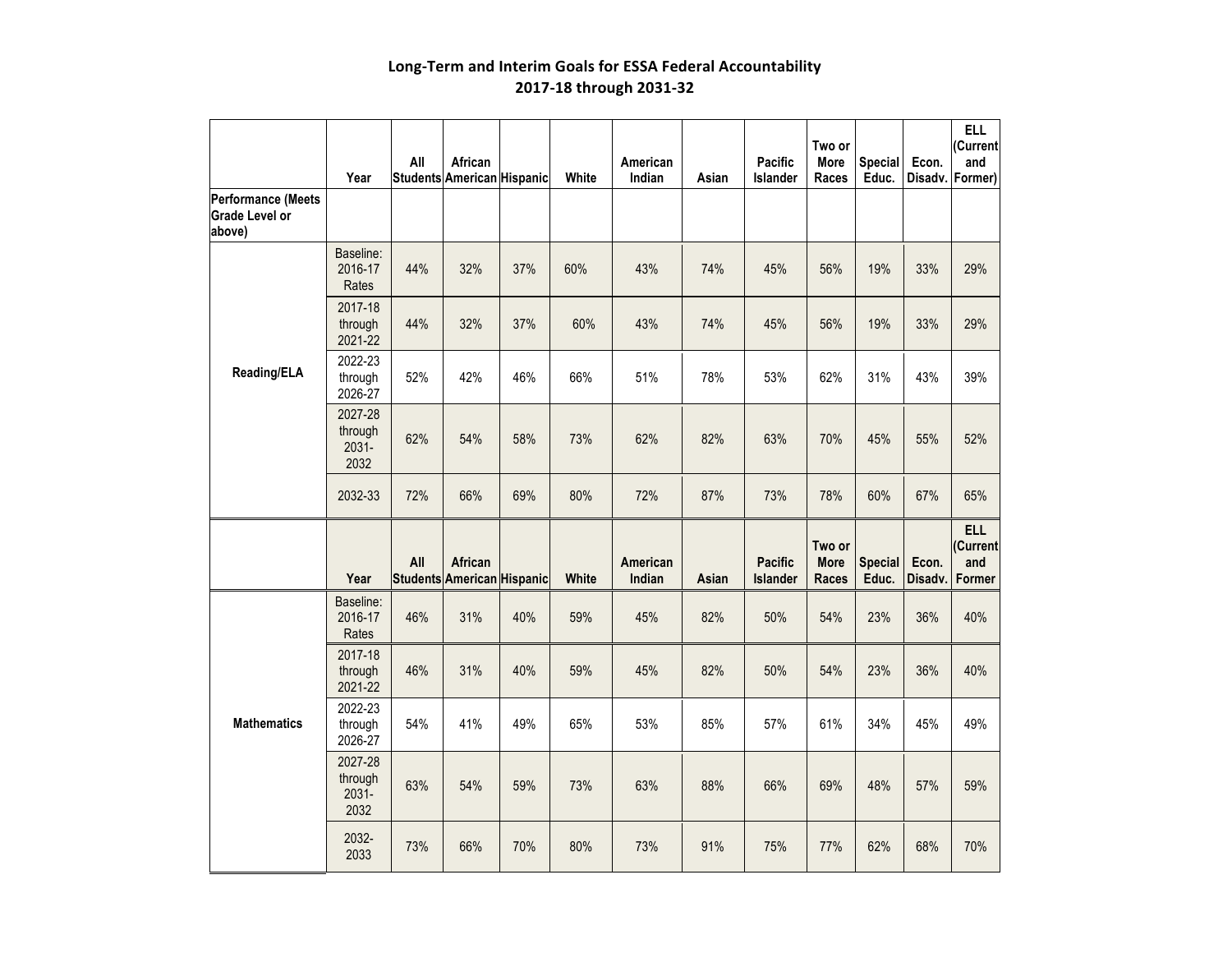|                    | Year                            | All                    | African<br>Students American Hispanic |     | White | American<br>Indian | Asian | Pacific<br>Islander        | Two or<br><b>More</b><br>Races        | <b>Special</b><br>Educ. | Econ.<br>Disadv. | <b>ELL</b><br>(Current<br>and Former) |
|--------------------|---------------------------------|------------------------|---------------------------------------|-----|-------|--------------------|-------|----------------------------|---------------------------------------|-------------------------|------------------|---------------------------------------|
| Growth (EL and MS) |                                 |                        |                                       |     |       |                    |       |                            |                                       |                         |                  |                                       |
|                    | Baseline:<br>2016-17<br>Rates   | 66%                    | 62%                                   | 65% | 69%   | 67%                | 77%   | 67%                        | 68%                                   | 59%                     | 64%              | 64%                                   |
|                    | 2017-18<br>through<br>2021-22   | 66%                    | 62%                                   | 65% | 69%   | 67%                | 77%   | 67%                        | 68%                                   | 59%                     | 64%              | 64%                                   |
| Reading            | 2022-23<br>through<br>2026-27   | 76%                    | 72%                                   | 75% | 79%   | 77%                | 87%   | 77%                        | 78%                                   | 69%                     | 74%              | 74%                                   |
|                    | 2027-28<br>through<br>2031-2032 | 86%                    | 82%                                   | 85% | 89%   | 87%                | 97%   | 87%                        | 88%                                   | 79%                     | 84%              | 84%                                   |
|                    | 2032-33                         | 96%                    | 92%                                   | 95% | 99%   | 97%                | 99%   | 97%                        | 98%                                   | 89%                     | 94%              | 94%                                   |
|                    | Year                            | All<br><b>Students</b> | African<br>American Hispanic          |     | White | American<br>Indian | Asian | <b>Pacific</b><br>Islander | Two or<br><b>More</b><br><b>Races</b> | <b>Special</b><br>Educ. | Econ.<br>Disadv. | <b>ELL</b><br>(Current<br>and Former) |
|                    | Baseline:<br>2016-17<br>Rates   | 71%                    | 67%                                   | 69% | 74%   | 71%                | 86%   | 74%                        | 73%                                   | 61%                     | 68%              | 68%                                   |
|                    | 2017-18<br>through<br>2021-22   | 71%                    | 67%                                   | 69% | 74%   | 71%                | 86%   | 74%                        | 73%                                   | 61%                     | 68%              | 68%                                   |
| <b>Mathematics</b> | 2022-23<br>through<br>2026-27   | 81%                    | 77%                                   | 79% | 84%   | 81%                | 96%   | 84%                        | 83%                                   | 71%                     | 78%              | 78%                                   |
|                    | 2027-28<br>through<br>2031-2032 | 91%                    | 87%                                   | 89% | 94%   | 91%                | 99%   | 94%                        | 93%                                   | 81%                     | 88%              | 88%                                   |
|                    | 2032-2033                       | 99%                    | 97%                                   | 99% | 99%   | 99%                | 99%   | 99%                        | 99%                                   | 91%                     | 98%              | 98%                                   |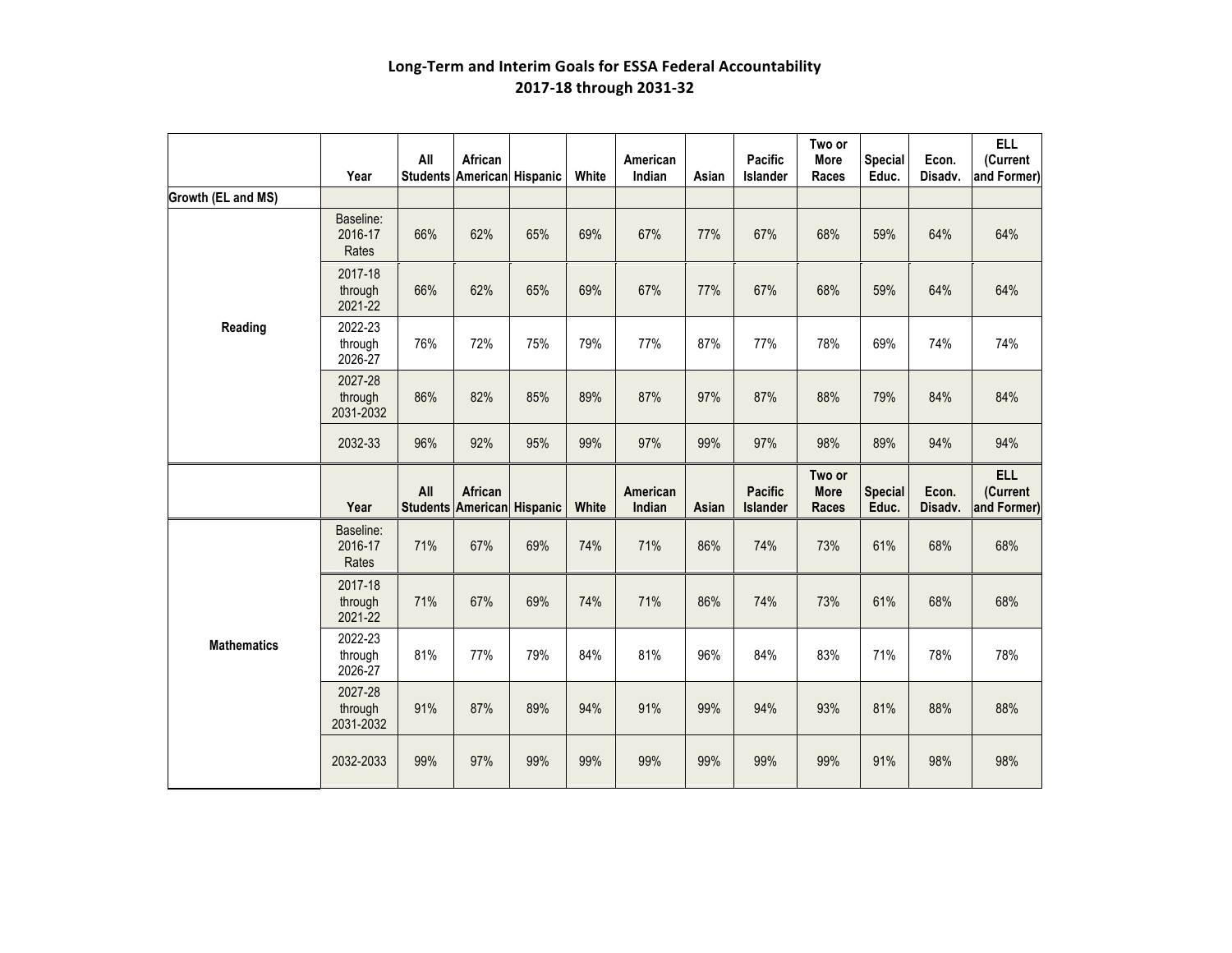|                                                                                                                                                           | Year                          | All<br><b>Students</b> | African<br>American | Hispanic | White | American<br>Indian | Asian | Pacific<br><b>Islander</b> | Two or<br>More<br>Races | <b>Special</b><br>Educ. | Econ.<br>Disadv. | <b>ELL</b><br>(Current<br>and<br>Former) |
|-----------------------------------------------------------------------------------------------------------------------------------------------------------|-------------------------------|------------------------|---------------------|----------|-------|--------------------|-------|----------------------------|-------------------------|-------------------------|------------------|------------------------------------------|
| College, Career, and<br><b>Military Readiness (HS</b><br>and $K-12$ )                                                                                     | Baseline: 2015-<br>2016 Rates | 47%                    | 31%                 | 41%      | 58%   | 42%                | 76%   | 39%                        | 53%                     | 27%                     | 39%              | 30%                                      |
|                                                                                                                                                           | 2017-18 through<br>2021-22    | 47%                    | 31%                 | 41%      | 58%   | 42%                | 76%   | 39%                        | 53%                     | 27%                     | 39%              | 30%                                      |
|                                                                                                                                                           | 2022-23 through<br>2026-27    | 55%                    | 41%                 | 51%      | 68%   | 52%                | 86%   | 49%                        | 63%                     | 37%                     | 49%              | 40%                                      |
|                                                                                                                                                           | 2027-28 through<br>2031-2032  | 67%                    | 51%                 | 61%      | 78%   | 62%                | 96%   | 59%                        | 73%                     | 47%                     | 59%              | 50%                                      |
|                                                                                                                                                           | 2032-2033                     | 77%                    | 61%                 | 71%      | 88%   | 72%                | 99%   | 69%                        | 83%                     | 57%                     | 69%              | 60%                                      |
| <b>Student Success</b><br>Indicator (EL, MS, and<br>K-12/HS with no annual<br>graduates): Student<br><b>Achievement Domain-</b><br><b>STAAR Component</b> | Baseline: 2016-<br>17 Rates   | 47%                    | 36%                 | 41%      | 58%   | 46%                | 73%   | 48%                        | 55%                     | 23%                     | 38%              | 37%                                      |
|                                                                                                                                                           | 2017-18 through<br>2021-22    | 47%                    | 36%                 | 41%      | 58%   | 46%                | 73%   | 48%                        | 55%                     | 23%                     | 38%              | 37%                                      |
|                                                                                                                                                           | 2022-23 through<br>2026-27    | 57%                    | 46%                 | 51%      | 68%   | 56%                | 83%   | 58%                        | 65%                     | 33%                     | 48%              | 47%                                      |
|                                                                                                                                                           | 2027-28 through<br>2031-2032  | 67%                    | 56%                 | 61%      | 78%   | 66%                | 93%   | 68%                        | 75%                     | 43%                     | 58%              | 57%                                      |
|                                                                                                                                                           | 2032-2033                     | 77%                    | 66%                 | 71%      | 88%   | 76%                | 99%   | 78%                        | 85%                     | 53%                     | 68%              | 67%                                      |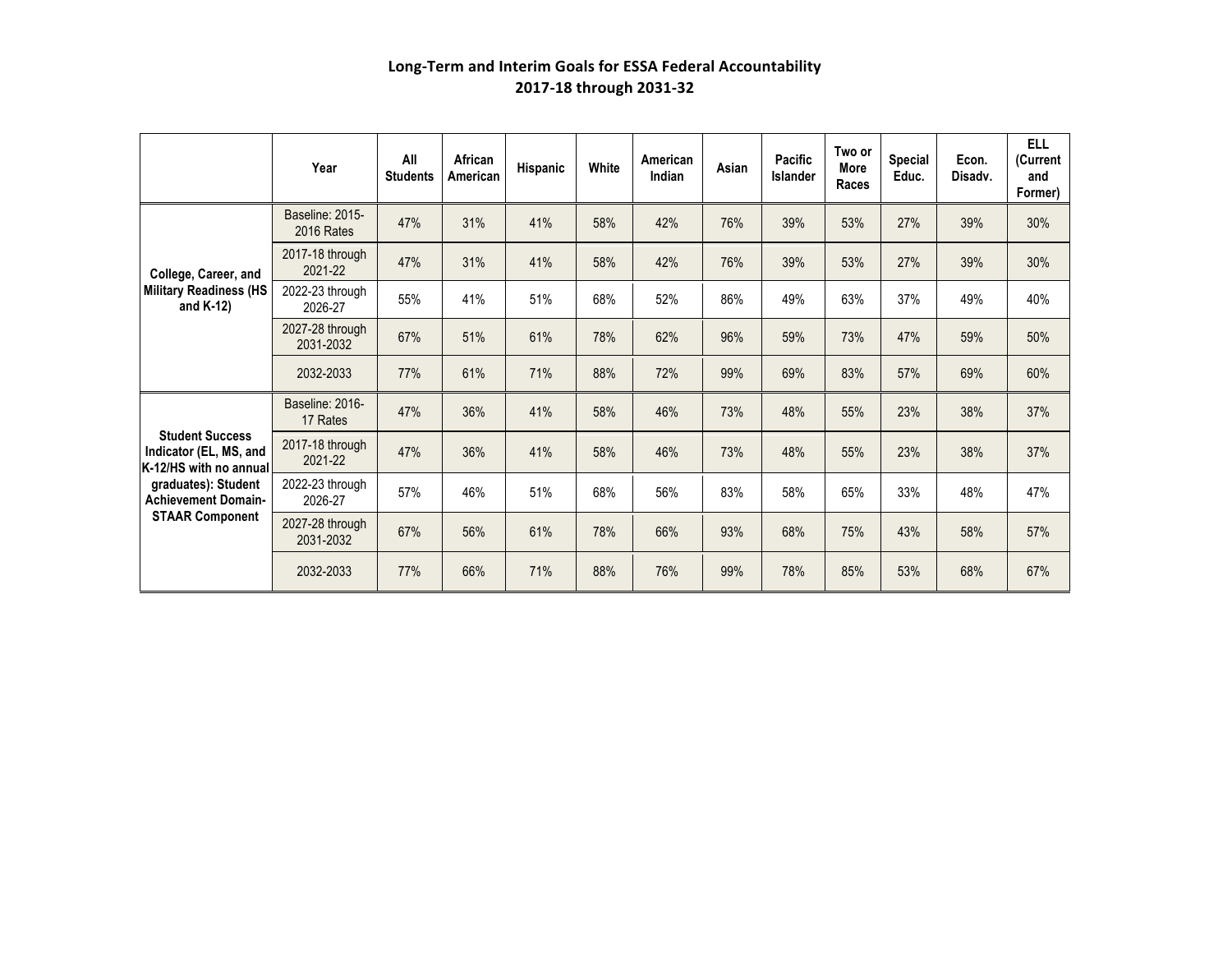|                                                          | Year                                            | All | African | <b>Students American Hispanic</b> | White | American<br>Indian | Asian | <b>Pacific</b><br><b>Islander</b> | Two or<br><b>More</b><br><b>Races</b> | <b>Special</b><br>Educ. | Econ.<br>Disadv. | <b>ELL</b> |
|----------------------------------------------------------|-------------------------------------------------|-----|---------|-----------------------------------|-------|--------------------|-------|-----------------------------------|---------------------------------------|-------------------------|------------------|------------|
| <b>Participation Rates:</b><br>Reading                   | $2018 -$<br>2032                                | 95% | 95%     | 95%                               | 95%   | 95%                | 95%   | 95%                               | 95%                                   | 95%                     | 95%              | 95%        |
| <b>Participation Rates:</b><br><b>Mathematics</b>        | $2018 -$<br>2032                                | 95% | 95%     | 95%                               | 95%   | 95%                | 95%   | 95%                               | 95%                                   | 95%                     | 95%              | 95%        |
|                                                          | Baseline:<br>Class of<br>2015                   | 89% | 85%     | 87%                               | 93%   | 86%                | 95%   | 89%                               | 92%                                   | 78%                     | 86%              | 72%        |
|                                                          | Class of<br>2017<br>through<br>Class of<br>2021 | 90% | 90%     | 90%                               | 90%   | 90%                | 90%   | 90%                               | 90%                                   | 90%                     | 90%              | 90%        |
| <b>Federal Grad, Rates:</b><br>4-year longitudinal rate* | Class of<br>2022<br>through<br>Class of<br>2026 | 92% | 92%     | 92%                               | 92%   | 92%                | 92%   | 92%                               | 92%                                   | 92%                     | 92%              | 92%        |
|                                                          | Class of<br>2027<br>through<br>Class of<br>2032 | 94% | 94%     | 94%                               | 94%   | 94%                | 94%   | 94%                               | 94%                                   | 94%                     | 94%              | 94%        |

\* Student groups that are at or above interim or long-term targets will be required to exceed that rate in the following year(s).